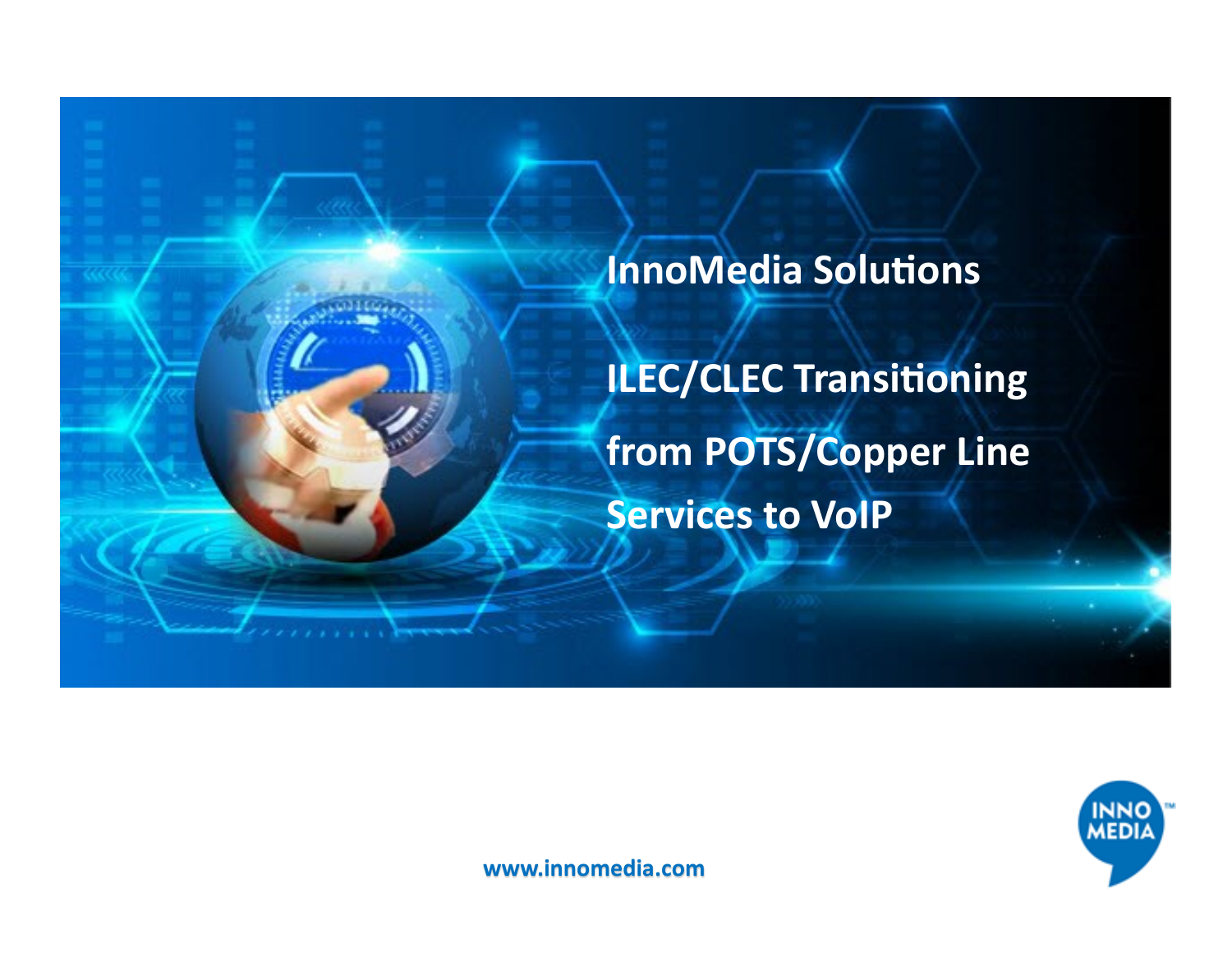## **Why are ILEC/CLEC transitioning to VoIP services?**

As copper phone lines and the associated infrastructure that support Plain Old Telephone Set (POTS) services continue to age, cost of providing POTS services will get more expensive and with fewer service options. Additionally, the various FCC rule changes are reducing incentives, making it less advantageous for copper phone line based Incumbent and Competitive Local Exchange Carriers (ILECs/CLECs) than those alternative service providers adopting more advanced and competitive technologies & infrastructure.

Many ILECs/CLECs such as AT&T & Verizon have started the process of phasing out their support of analog POTS lines, converting customers to services using more competitive wireless or VoIP technologies. It is therefore high time for ILEC/CLEC to rapidly plan for transition out of traditional copper telephone line based services.



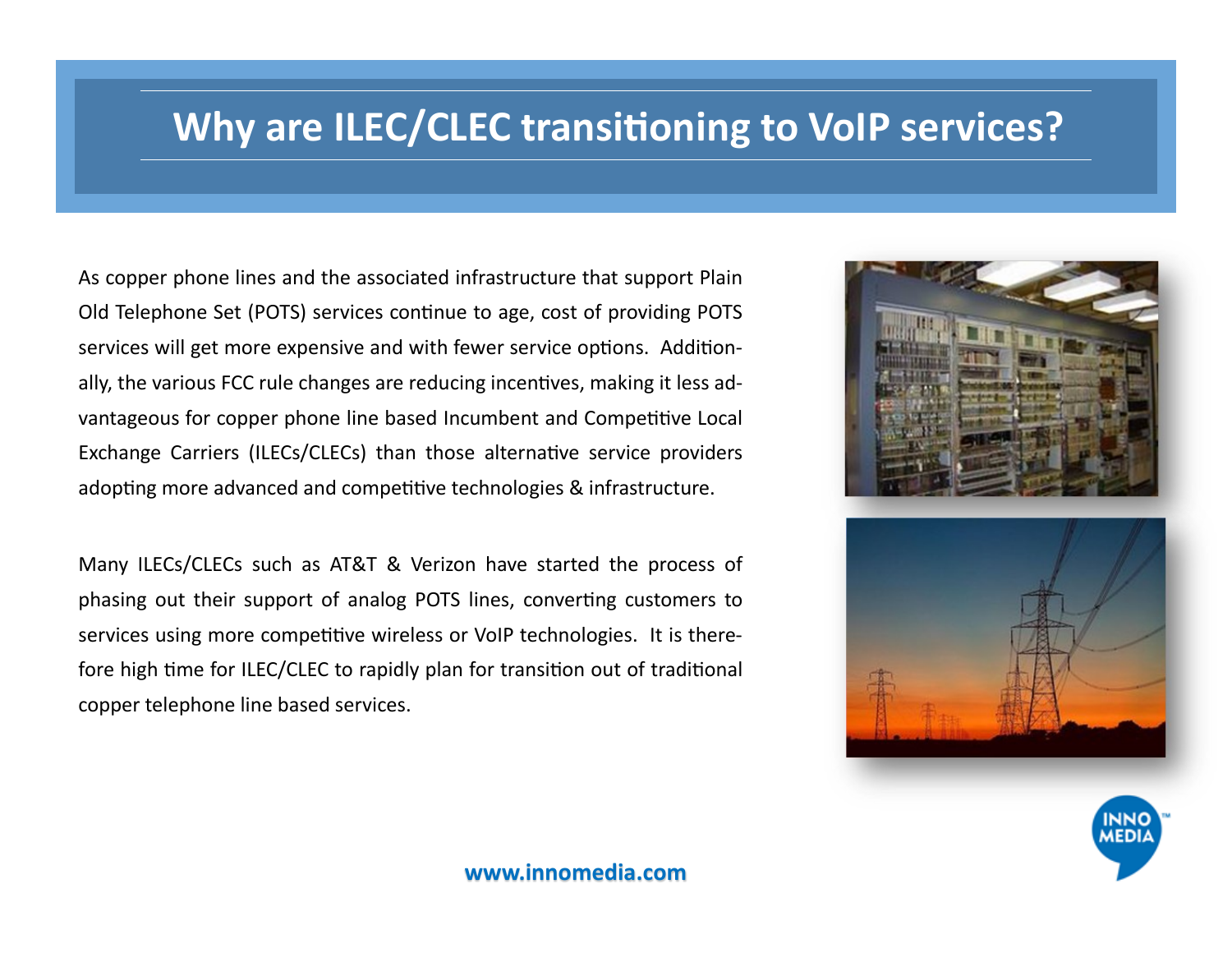**InnoMedia Advantages: InnoMedia offers a broad range of VoIP product lines ideal for ILEC/CLEC transitioning to VoIP Services**

- A. Addressing Residential, SOHO, and SMB, and Enterprise customers using POTS Lines, Hosted Voice, SIP Trunking, and T1-PRI services
	- **POTS lines** with single and multi-port ATAs
	- **Hosted Voice** Service **using** Enterprise Session Border Controllers (ESBC) with SIP ALG
	- **SIP Trunking** service using ESBC with B2BUA
	- **T1-PRI using** PRI-SIP gateways
- B. Auto-Provisioning and Device Management for easy and reliable remote management and field upgrades
- C. Field proven with millions of VoIP ports deployed

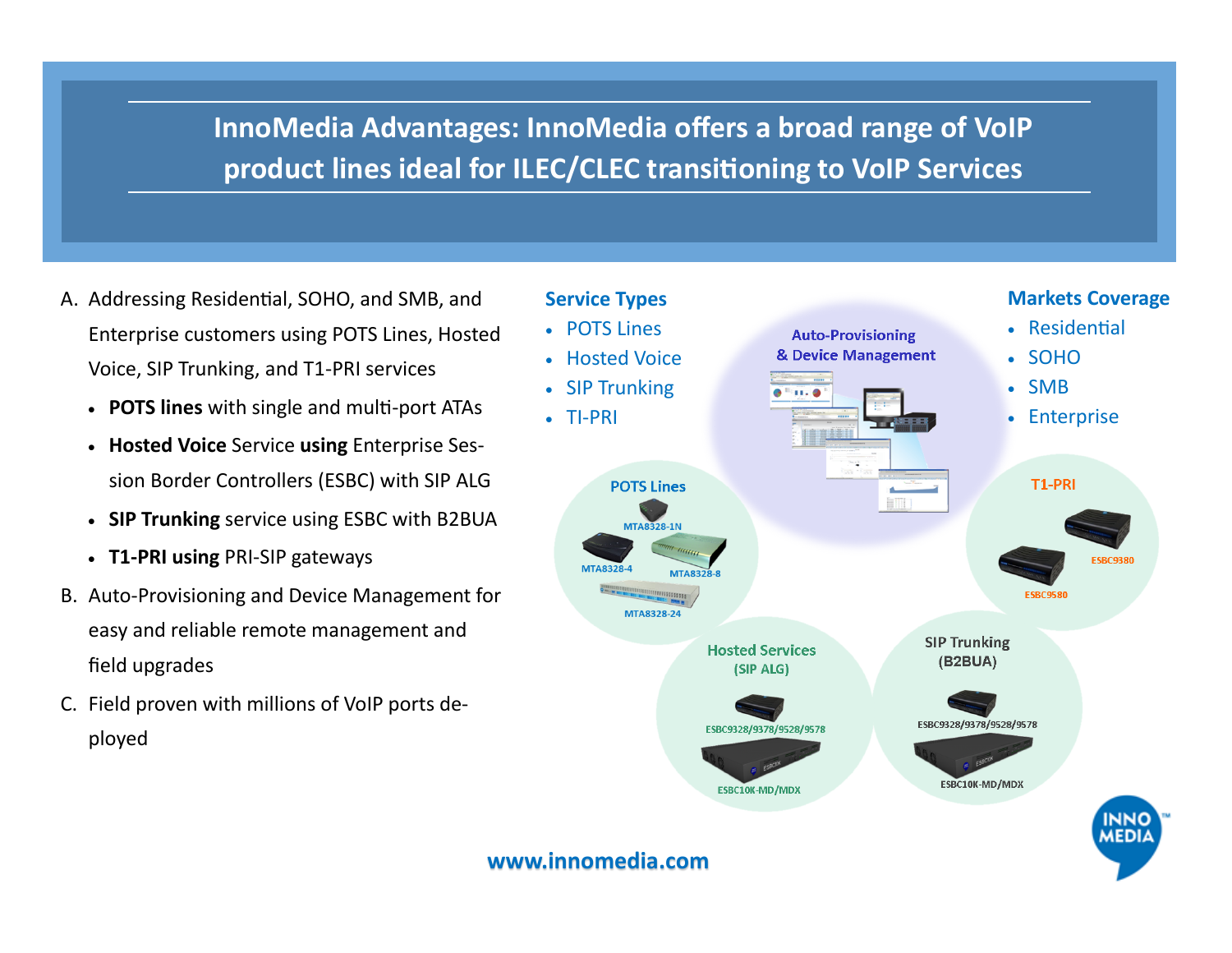## **POTS Lines with Single and Multi-Port ATAs**

- 1. Superior voice quality using advanced wideband codecs (e.g., Opus WB) and processing
- 2. Legacy Fax, point-of-sale/credit card reader (Bell 103/212), and TTY support
- 3. Caller ID signal generation for Caller ID display
- 4. Optional house wiring support
- 5. Ground start for key phone systems
- 6. Support server-based and setbased call features



r@www.com/www.com/windows/windows/with Advanced Codes & Processing www.www.www.